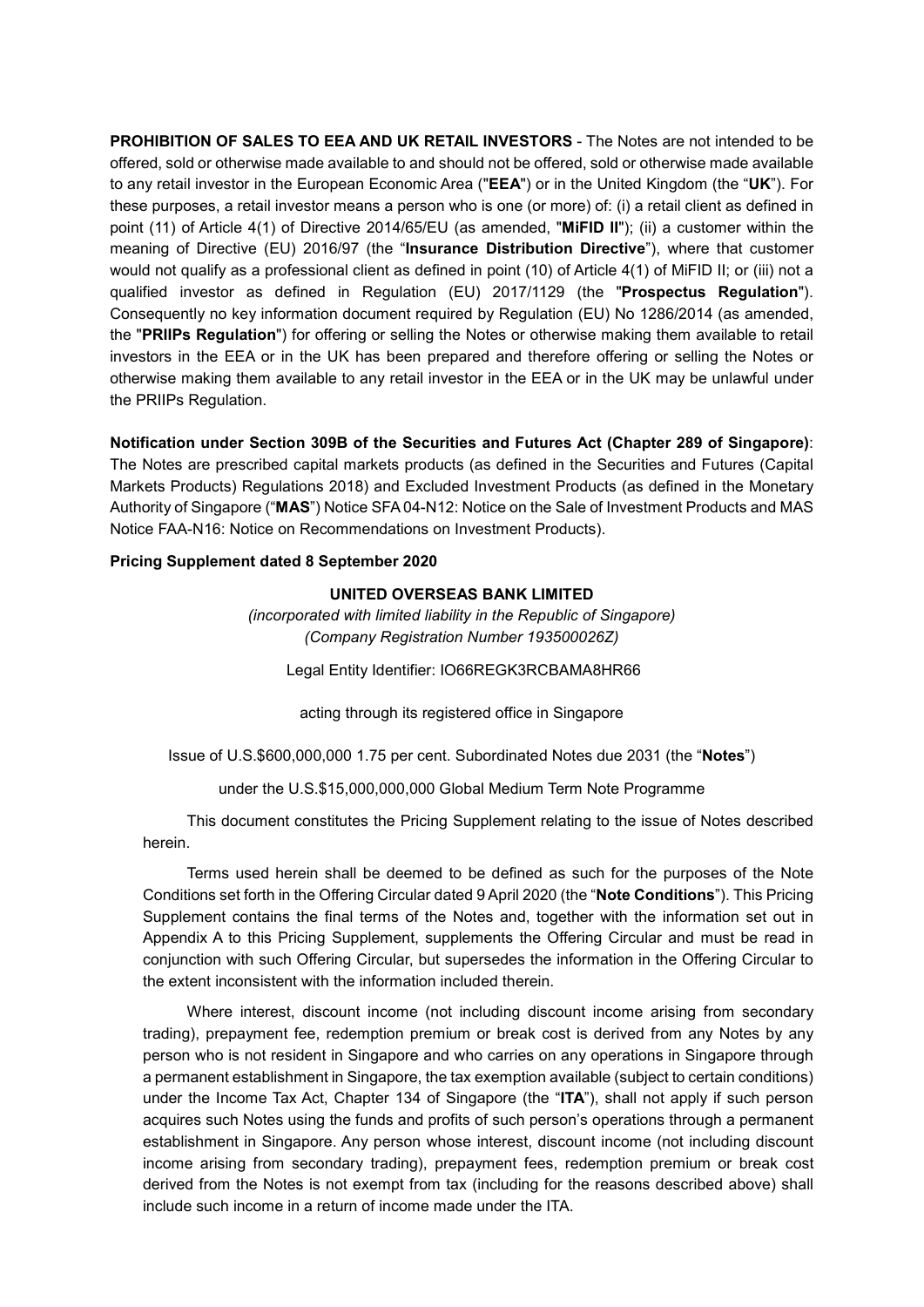| 1              | (i)                                | Issuer:                                                  | United Overseas Bank Limited, acting through its<br>registered office in Singapore                                                   |
|----------------|------------------------------------|----------------------------------------------------------|--------------------------------------------------------------------------------------------------------------------------------------|
| $\overline{2}$ | (i)                                | Series Number:                                           | 42                                                                                                                                   |
|                | (ii)                               | Tranche Number:                                          | $\mathbf{1}$                                                                                                                         |
| 3              |                                    | <b>Specified Currency or Currencies:</b>                 | United States dollars ("U.S.\$")                                                                                                     |
| 4              |                                    | Aggregate Nominal Amount:                                |                                                                                                                                      |
|                | (i)                                | Series:                                                  | U.S.\$600,000,000                                                                                                                    |
|                | (ii)                               | Tranche:                                                 | U.S.\$600,000,000                                                                                                                    |
| 5              | (i)                                | <b>Issue Price:</b>                                      | 99.739 per cent. of the Aggregate Nominal<br>Amount                                                                                  |
|                | (ii)                               | Net Proceeds:                                            | Approximately U.S.\$597,174,000 (excluding any<br>applicable Singapore goods and services tax)                                       |
| 6              | (i)                                | <b>Specified Denominations:</b>                          | U.S.\$200,000 plus integral multiples of U.S.\$1,000<br>in excess thereof                                                            |
|                | (ii)                               | <b>Calculation Amount</b>                                | $U.S.$ \$1,000                                                                                                                       |
| 7              | (i)                                | <b>Issue Date:</b>                                       | 16 September 2020                                                                                                                    |
|                | (ii)                               | <b>Interest Commencement Date</b>                        | <b>Issue Date</b>                                                                                                                    |
|                | (iii)                              | First Call Date:                                         | 16 March 2026                                                                                                                        |
| 8              |                                    | <b>Maturity Date:</b>                                    | 16 March 2031                                                                                                                        |
| 9              |                                    | Interest Basis:                                          | 1.75 per cent. Fixed Rate, subject to a reset in<br>accordance with paragraph 16(vii) below<br>(further particulars specified below) |
| 10             |                                    | Redemption/Payment Basis:                                | Redemption at par                                                                                                                    |
| 11             |                                    | Change of Interest or<br><b>Redemption/Payment Basis</b> | Applicable                                                                                                                           |
| 12             |                                    | Put/Call Options:                                        | <b>Issuer Call</b><br>(further particulars specified below)                                                                          |
| 13             |                                    | Status of the Notes:                                     | Subordinated                                                                                                                         |
| 14             | Listing:                           |                                                          | SGX-ST                                                                                                                               |
| 15             | Method of distribution:            |                                                          | Syndicated                                                                                                                           |
|                |                                    | PROVISIONS RELATING TO INTEREST (IF ANY) PAYABLE         |                                                                                                                                      |
| 16             | <b>Fixed Rate Note Provisions:</b> |                                                          | Applicable                                                                                                                           |
|                | (i)                                | Rate of Interest:                                        | 1.75 per cent. per annum payable semi-annually in<br>arrear, subject to a reset in accordance with                                   |

- (ii) Interest Payment Date(s): 16 March and 16 September in each year,
- (iii) Fixed Coupon Amount: Not Applicable

paragraph 16(vii) below

commencing 16 March 2021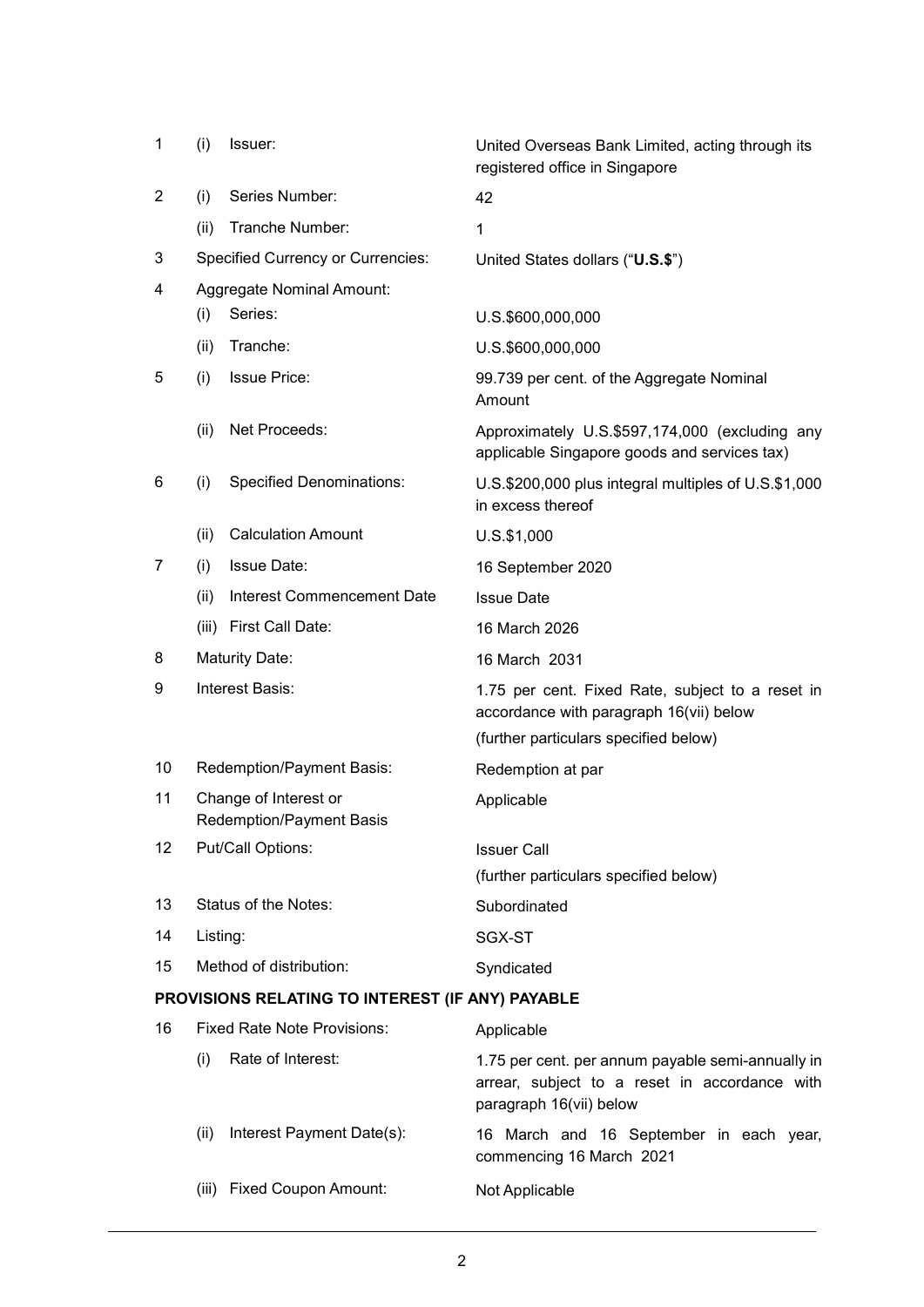- (iv) Broken Amount(s): Not Applicable
- (v) Day Count Fraction: 30/360
- (vi) Determination Dates: Not Applicable
- (vii) Other terms relating to the method of calculating interest for Fixed Rate Notes:

The Rate of Interest payable on the Notes from (and including) the First Call Date (as specified in paragraph 7(iii)) to (but excluding) the Maturity Date shall be reset to a fixed rate per annum (expressed as a percentage) equal to the then prevailing U.S Treasury Rate plus the Initial Spread.

"**Calculation Business Day**" means any day, excluding a Saturday and a Sunday, on which banks are open for general business (including dealings in foreign currencies) in New York City and Singapore.

"**Calculation Date**" means the second Calculation Business Day preceding the First Call Date.

"**Comparable Treasury Issue**" means the U.S. Treasury security selected by an independent financial institution of international repute (which is appointed by the Issuer and notified by the Issuer to the Trustee) as having a maturity of five years that would be utilised, at the time of selection and in accordance with customary financial practice, in pricing new issues of corporate debt securities with a maturity of five years.

"**Comparable Treasury Price**" means, with respect to any Calculation Date, the average of three Reference Treasury Dealer Quotations for such Calculation Date.

"**Initial Spread"** means 1.52 per cent., which is calculated as:

- (a) 1.80 per cent. per annum (being the yield on the Notes at the date of this Pricing Supplement); minus
- (b) 0.28 per cent.

For information purposes only, (b) is the rate in per cent. per annum equal to the yield on U.S. Treasury securities having a maturity of five years as on 8 September 2020.

"**Reference Treasury Dealer**" means each of the three nationally recognised investment banking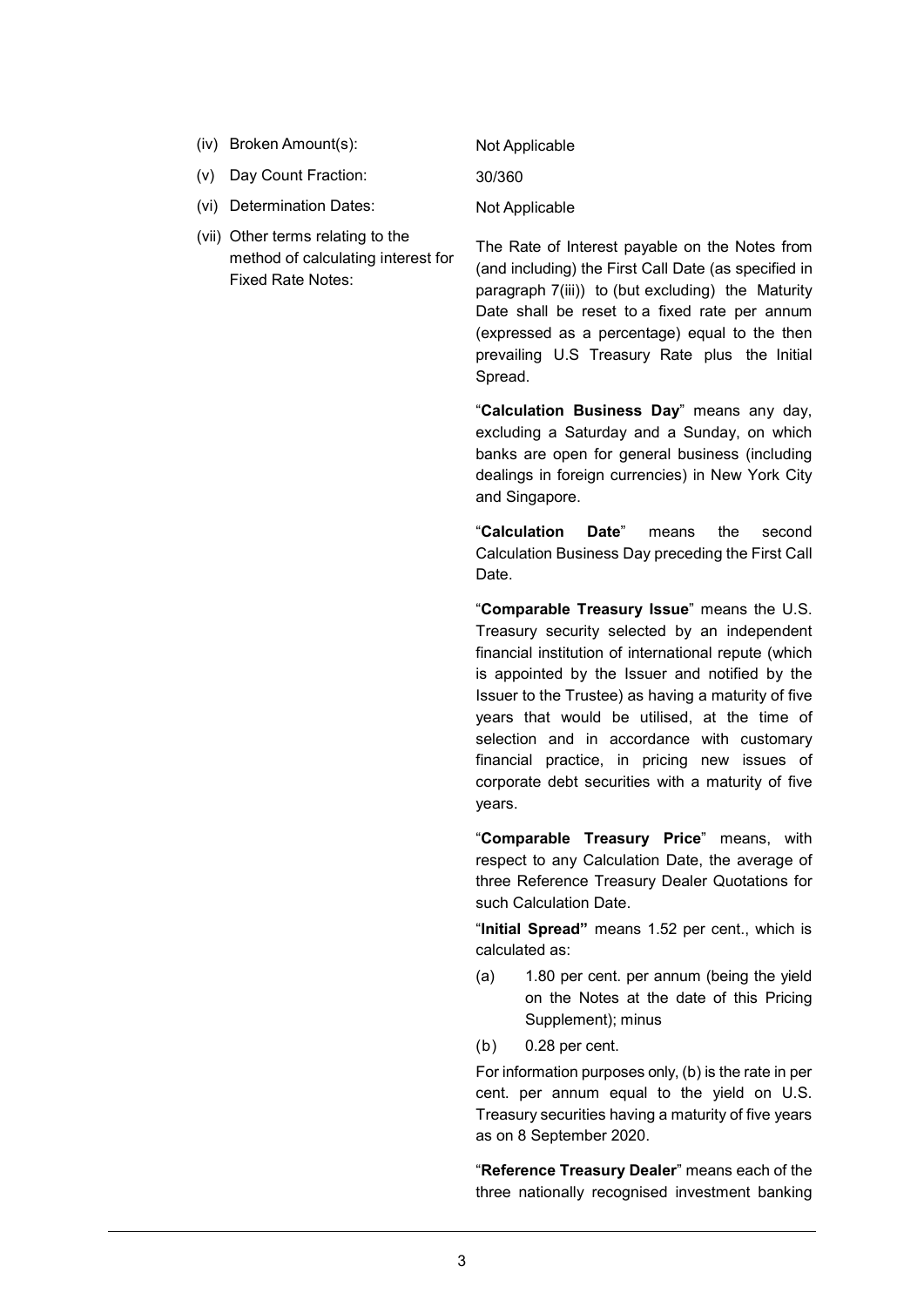firms selected by the Issuer that are primary U.S. Government securities dealers.

"**Reference Treasury Dealer Quotations**" means with respect to each Reference Treasury Dealer and any Calculation Date, the average, as determined by the Calculation Agent, of the bid and asked prices for the Comparable Treasury Issue, expressed in each case as a percentage of its principal amount, quoted in writing to the Calculation Agent by such Reference Treasury Dealer at 10.00 p.m. New York City time, on such Calculation Date.

"**U.S. Treasury Rate**" means the rate in percentage per annum notified by the Calculation Agent to the Issuer and the Noteholders (in accordance with the Conditions) equal to the yield on U.S. Treasury securities having a maturity of five years as is displayed on H.15(519) under the caption "Treasury constant maturities", as displayed on Reuters page "FRBCMT" (or any successor page or service displaying yields on U.S. Treasury securities as agreed between the Issuer and the Calculation Agent) at 5 p.m. (New York time) on the Calculation Date. If such page (or any successor page or service does not display the relevant yield at 5 p.m. (New York time) on the Calculation Date, U.S. Treasury Rate shall mean the rate in percentage per annum equal to the semi-annual equivalent yield to maturity of the Comparable Treasury Issue, calculated using a price for the Comparable Treasury Issue (expressed as a percentage of its principal amount) equal to the Comparable Treasury Price for the Calculation Date.

If there is no Comparable Treasury Price on the Calculation Date for whatever reason, U.S. Treasury Rate shall mean the rate in percentage per annum notified by the Calculation Agent to the Issuer and the Noteholders (in accordance with the Conditions) equal to the yield on U.S. Treasury securities having a maturity of five years as is displayed on H.15(519) under the caption "Treasury constant maturities", as was displayed on Reuters page "FRBCMT" (or any successor page or service displaying yields on U.S. Treasury securities as agreed between the Issuer and the Calculation Agent), at 5 p.m. (New York time) on the last available date preceding the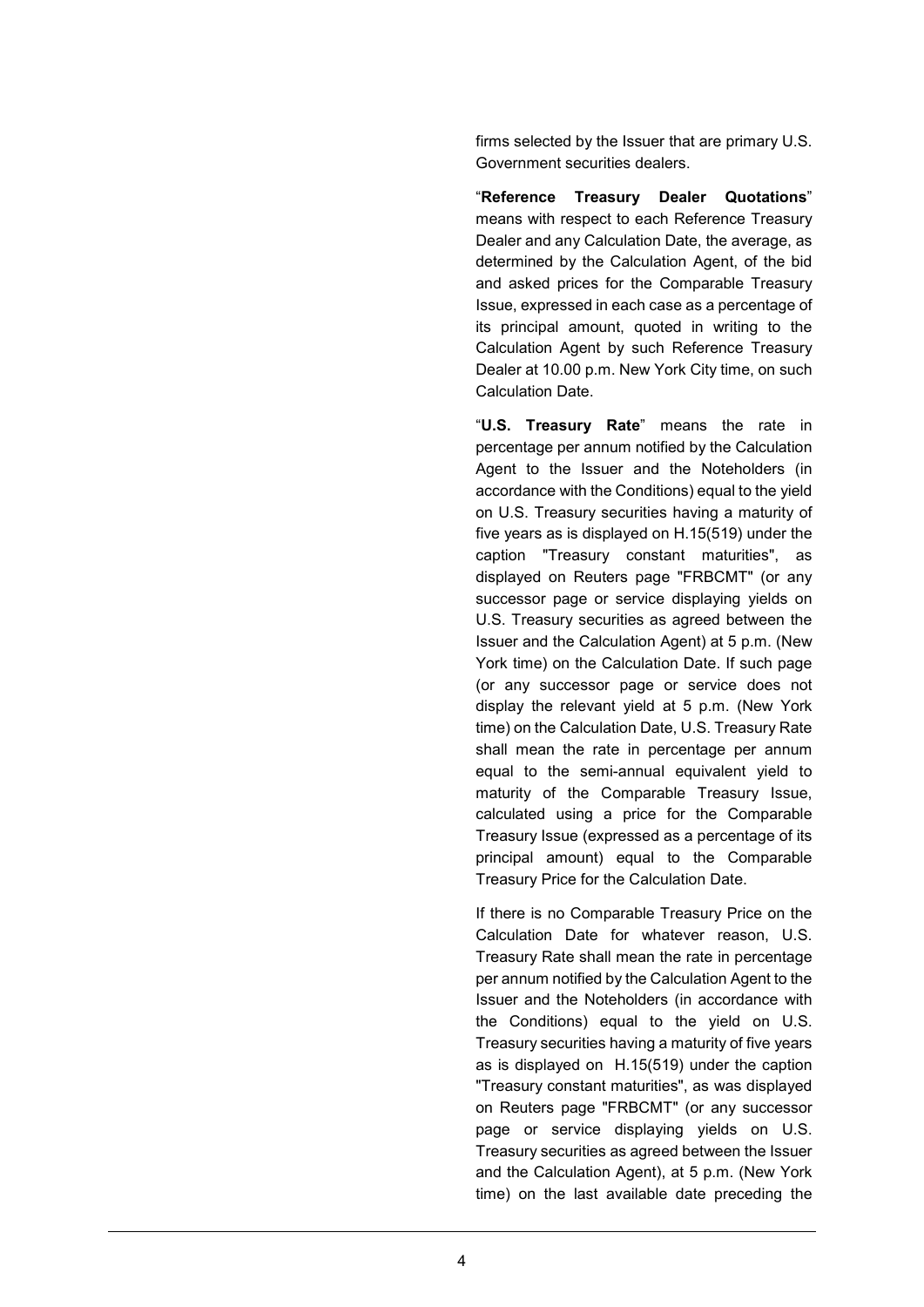Calculation Date on which such rate was displayed on Reuters page "FRBCMT" (or any successor page or service displaying yields on U.S. Treasury securities as agreed between the Issuer and the Calculation Agent). If any U.S. Treasury Rate is negative, it will be deemed zero.) 17 Floating Rate Note Provisions: Not Applicable 18 Zero Coupon Note Provisions: Not Applicable **PROVISIONS RELATING TO REDEMPTION** 19 Call Option: Applicable (i) Optional Redemption Date(s): The First Call Date only (paragraph (ii) of Condition 5(d)(ii) shall not apply to the Notes) (ii) Optional Redemption Amount(s) of each Note and method, if any, of calculation of such amount(s): U.S.\$1,000 per Calculation Amount 20 Put Option: Not Applicable 21 Variation instead of Redemption (Note Condition 5(g)): Applicable 22 Final Redemption Amount of each Note: U.S.\$1,000 per Calculation Amount 23 Early Redemption Amount Early Redemption Amount(s) per Calculation Amount payable on redemption for taxation reasons or on event of default/due to a Tax Law change/Change of Qualification Event and/or the method of calculating the same (if required or if different from that set out in the Note Conditions): U.S.\$1,000 per Calculation Amount

# **PROVISIONS RELATING TO LOSS ABSORPTION**

| 24 | Loss Absorption Measure: Write  | Applicable |
|----|---------------------------------|------------|
|    | Down on a Loss Absorption Event |            |
|    | (Note Condition $6(a)$ )        |            |

# **GENERAL PROVISIONS APPLICABLE TO THE NOTES**

| 25 | Form of Notes: | Registered Notes:                                                                                  |
|----|----------------|----------------------------------------------------------------------------------------------------|
|    |                | Regulation S Global Certificate registered in the<br>name of a nominee for a common depositary for |
|    |                | Euroclear and Clearstream, Luxembourg                                                              |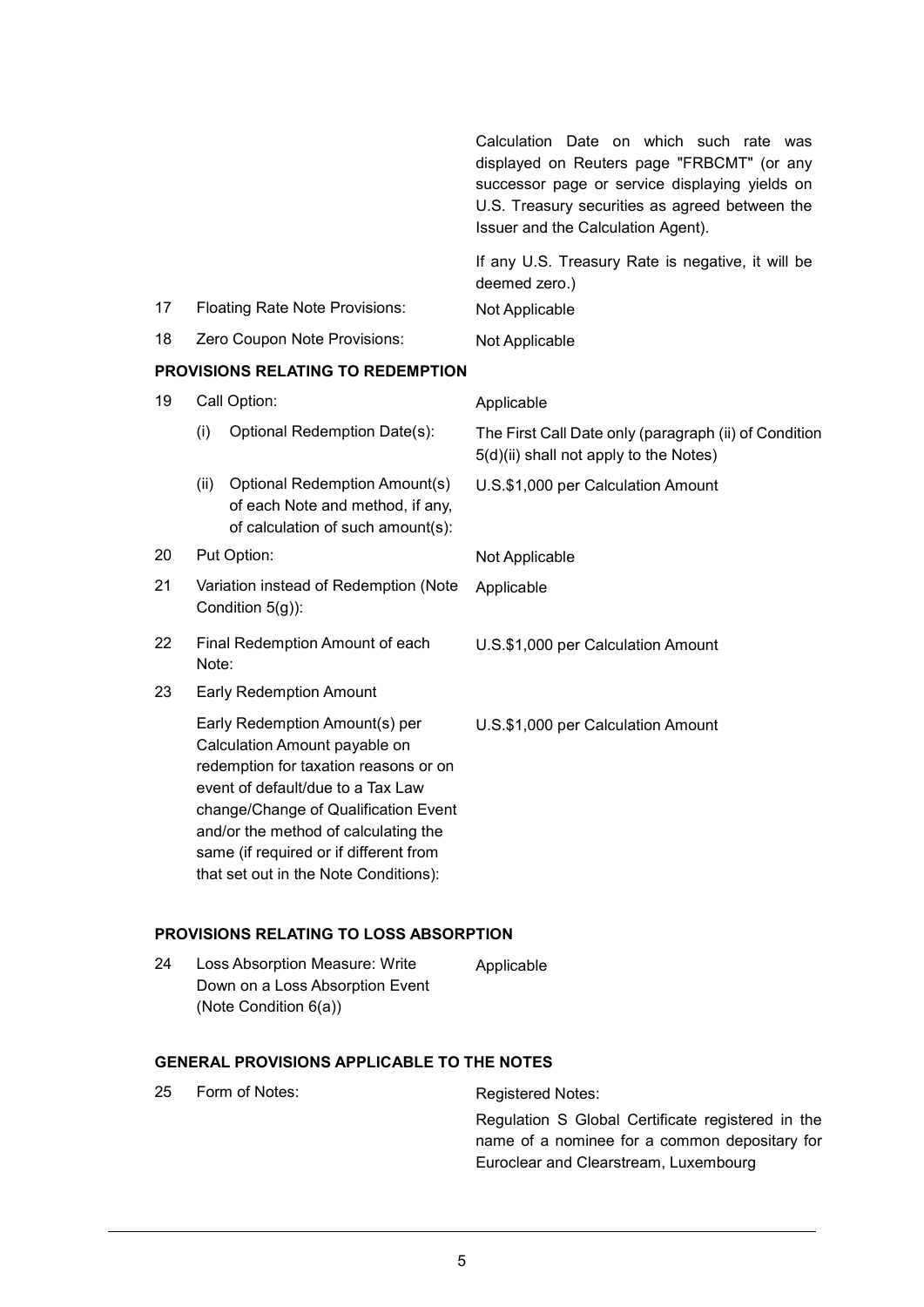| 26                  |                                                                                                                                                                                                                                                                                                  | Financial Centre(s) or other special<br>provisions relating to Payment Dates: | New York, London and Singapore                                                                                  |
|---------------------|--------------------------------------------------------------------------------------------------------------------------------------------------------------------------------------------------------------------------------------------------------------------------------------------------|-------------------------------------------------------------------------------|-----------------------------------------------------------------------------------------------------------------|
| 27                  | Talons for future Coupons or Receipts<br>to be attached to Definitive Notes<br>(and dates on which such Talons<br>mature):                                                                                                                                                                       |                                                                               | No                                                                                                              |
| 28                  | Details relating to Partly-Paid Notes:<br>amount of each payment comprising<br>the Issue Price and date on which<br>each payment is to be made and<br>consequences (if any) of failure to<br>pay, including any right of the Issuer<br>to forfeit the Notes and interest due<br>on late payment: |                                                                               | Not Applicable                                                                                                  |
| 29                  | Details relating to Instalment Notes:<br>amount of each instalment<br>("Instalment Amount"), date on<br>which each payment is to be made<br>("Instalment Date"):                                                                                                                                 |                                                                               | Not Applicable                                                                                                  |
| 30                  |                                                                                                                                                                                                                                                                                                  | Other terms or special conditions:                                            | Not Applicable                                                                                                  |
| <b>DISTRIBUTION</b> |                                                                                                                                                                                                                                                                                                  |                                                                               |                                                                                                                 |
| 31                  | (i)                                                                                                                                                                                                                                                                                              | If syndicated, names of<br>Managers:                                          | Credit Suisse (Singapore) Limited<br>The Hongkong and Shanghai Banking Corporation<br>Limited, Singapore Branch |
|                     |                                                                                                                                                                                                                                                                                                  |                                                                               | Société Générale<br>Standard Chartered Bank (Singapore) Limited<br>United Overseas Bank Limited                 |
|                     | (ii)                                                                                                                                                                                                                                                                                             | Stabilising Manager (if any):                                                 | The Hongkong and Shanghai Banking Corporation                                                                   |
|                     |                                                                                                                                                                                                                                                                                                  |                                                                               | Limited, Singapore Branch                                                                                       |
| 32                  |                                                                                                                                                                                                                                                                                                  | If non-syndicated, name of Dealer:                                            | Not Applicable                                                                                                  |
| 33                  |                                                                                                                                                                                                                                                                                                  | U.S. Selling Restrictions:                                                    | Reg. S Compliance Category 2; TEFRA not<br>applicable                                                           |

# **OPERATIONAL INFORMATION**

35 ISIN Code: XS2230275633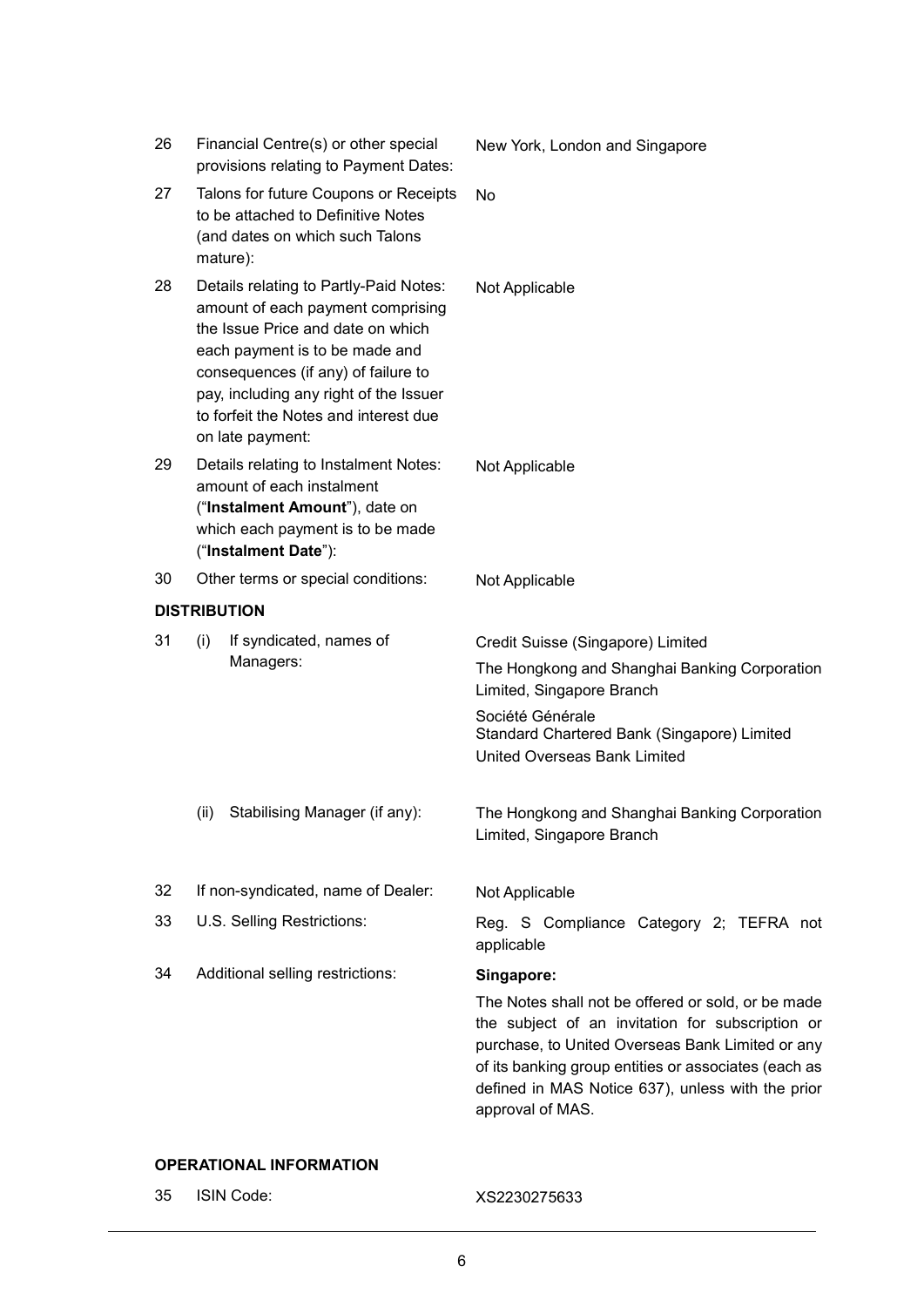| 36 | Common Code:                                                                                                                                                                                                                                        | 223027563                                                                                                                                                                                                                                                                                                                                                                                                                                                                                                                                                                                                                                            |
|----|-----------------------------------------------------------------------------------------------------------------------------------------------------------------------------------------------------------------------------------------------------|------------------------------------------------------------------------------------------------------------------------------------------------------------------------------------------------------------------------------------------------------------------------------------------------------------------------------------------------------------------------------------------------------------------------------------------------------------------------------------------------------------------------------------------------------------------------------------------------------------------------------------------------------|
| 37 | CUSIP:                                                                                                                                                                                                                                              | Not Applicable                                                                                                                                                                                                                                                                                                                                                                                                                                                                                                                                                                                                                                       |
| 38 | CINS:                                                                                                                                                                                                                                               | Not Applicable                                                                                                                                                                                                                                                                                                                                                                                                                                                                                                                                                                                                                                       |
| 39 | <b>CMU Instrument Number:</b>                                                                                                                                                                                                                       | Not Applicable                                                                                                                                                                                                                                                                                                                                                                                                                                                                                                                                                                                                                                       |
| 40 | Any clearing system(s) other than The<br>Central Depository (Pte) Limited, The<br>Central Moneymarkets Unit Service,<br>Euroclear Bank SA/NV, Clearstream<br>Banking S.A., DTC and Austraclear<br>Ltd and the relevant identification<br>number(s): | Not Applicable                                                                                                                                                                                                                                                                                                                                                                                                                                                                                                                                                                                                                                       |
| 41 | Delivery:                                                                                                                                                                                                                                           | Delivery against payment                                                                                                                                                                                                                                                                                                                                                                                                                                                                                                                                                                                                                             |
| 42 | Additional Paying Agent(s) (if any):                                                                                                                                                                                                                | Not Applicable                                                                                                                                                                                                                                                                                                                                                                                                                                                                                                                                                                                                                                       |
| 43 | <b>GENERAL</b><br>Prohibition of Sales to EEA and UK<br>Retail Investors:                                                                                                                                                                           | Applicable                                                                                                                                                                                                                                                                                                                                                                                                                                                                                                                                                                                                                                           |
| 44 | Ratings:                                                                                                                                                                                                                                            | A2 (Moody's), BBB+ (S&P), A (Fitch)                                                                                                                                                                                                                                                                                                                                                                                                                                                                                                                                                                                                                  |
| 45 | Governing Law:                                                                                                                                                                                                                                      | English law save that the provisions relating to<br>Subordinated Notes in Conditions 3(b), 3(c), 3(d),<br>$3(e)$ , 6, $10(b)(ii)$ and $10(b)(iii)$ (together, the<br>"Singapore Law Governed Provisions") shall be<br>governed by, and construed in accordance with,<br>the laws of Singapore and the Singapore courts<br>shall have exclusive jurisdiction to settle any<br>disputes arising out of or in connection with the<br>Law Governed<br>Provisions<br>Singapore<br>and<br>accordingly any legal action or proceedings arising<br>out of or in connection with the Singapore law<br>Governed Provisions shall be brought in such<br>courts. |
| 46 | Applicable governing document:                                                                                                                                                                                                                      | Trust Deed dated 9 April 2020                                                                                                                                                                                                                                                                                                                                                                                                                                                                                                                                                                                                                        |

# **PURPOSE OF PRICING SUPPLEMENT**

This Pricing Supplement comprises the final terms required for issue and admission to trading on the Singapore Exchange Securities Trading Limited of the Notes described herein pursuant to the U.S.\$15,000,000,000 Global Medium Term Note Programme of United Overseas Bank Limited.

#### **INVESTMENT CONSIDERATIONS**

There are significant risks associated with the Notes. Prospective investors should have regard to the factors described under the section headed "Investment Considerations" in the Offering Circular before purchasing any Notes. Before entering into any transaction, prospective investors should ensure that they fully understand the potential risks and rewards of that transaction and independently determine that the transaction is appropriate given their objectives, experience, financial and operational resources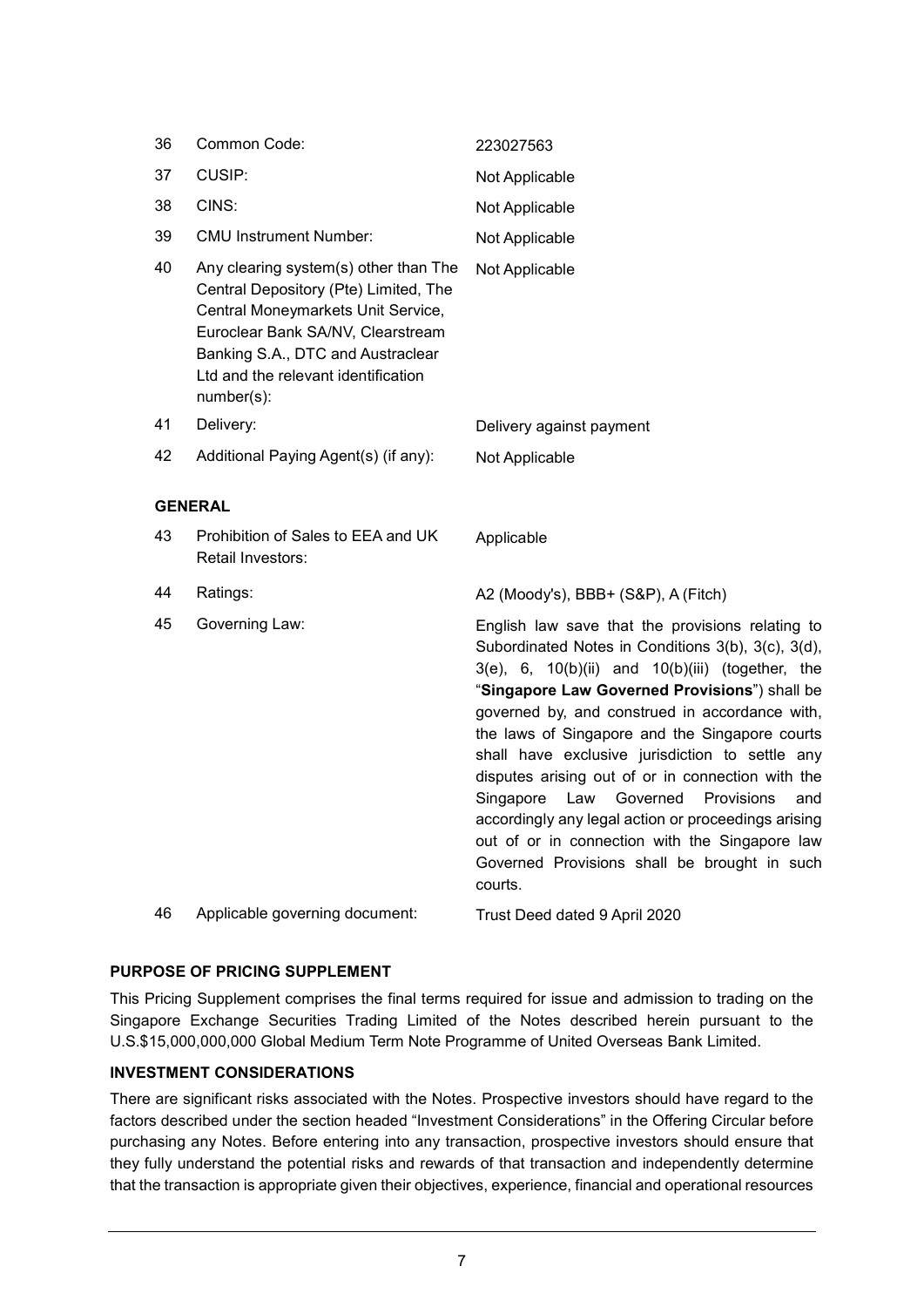and other relevant circumstances. Prospective investors should consider consulting with such advisers as they deem necessary to assist them in making these determinations.

# **RESPONSIBILITY**

The Issuer accepts responsibility for the information contained in this Pricing Supplement.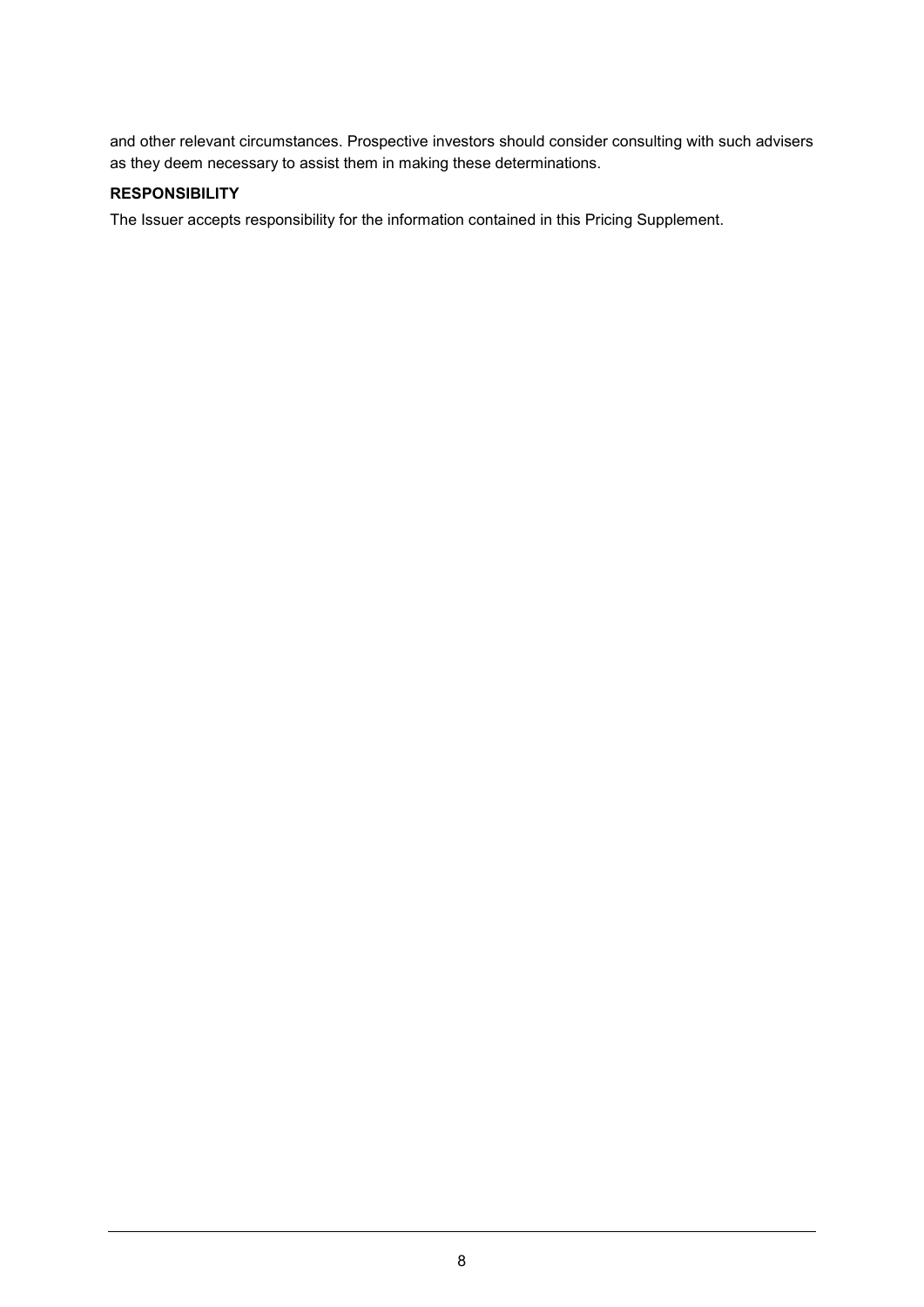Signed on behalf of United Overseas Bank Limited, acting through its registered office in Singapore:

 $By:$ Duly authorised

koh chin chin<br>Mgnggirg Director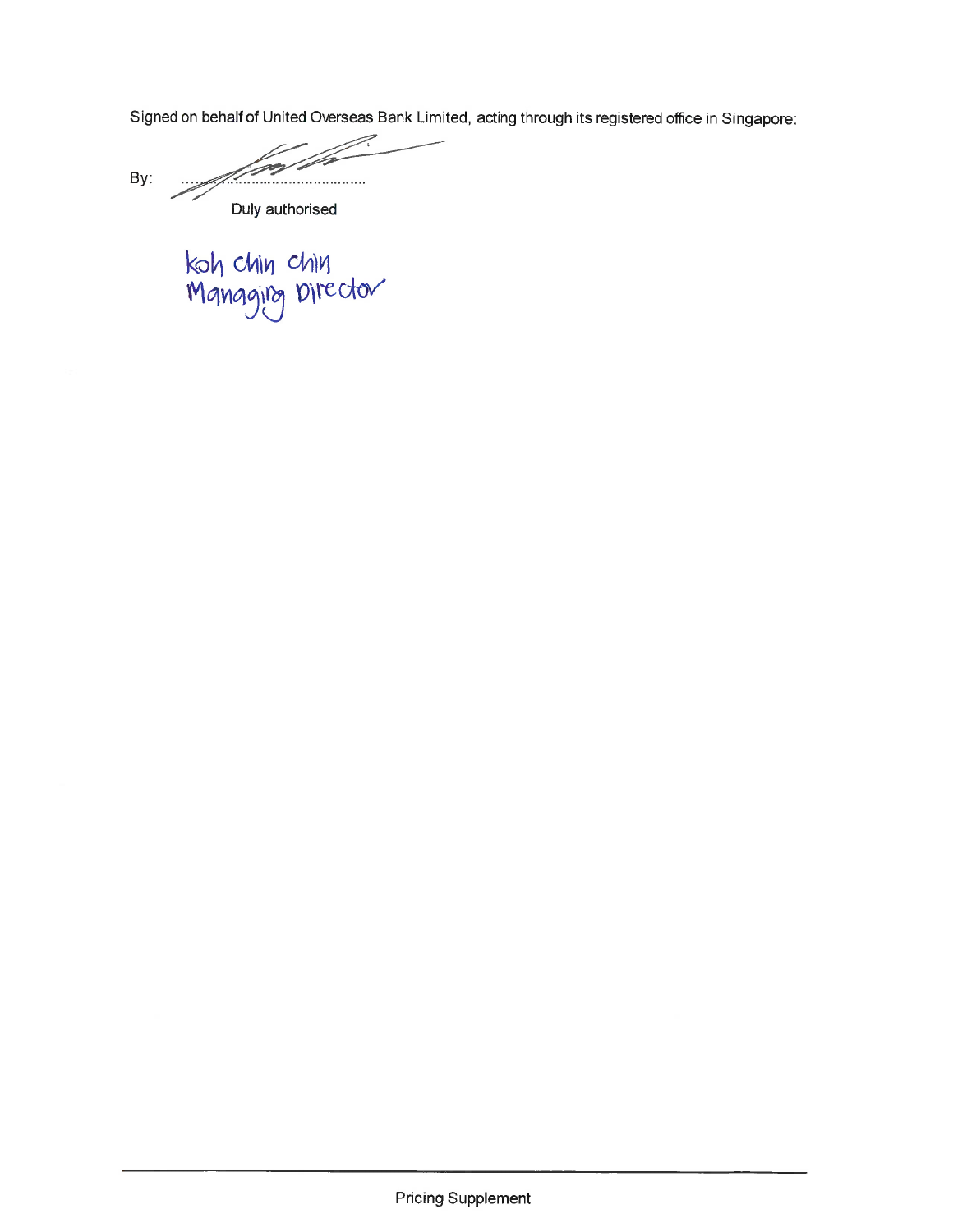# **APPENDIX A**

# **SUPPLEMENTARY INFORMATION**

Paragraph 7 of the risk factor entitled "The regulation and reform of "benchmarks" may adversely affect the value of Notes linked to or referencing such "benchmarks"" on page 35 of the Offering Circular shall be deleted in its entirety and substituted with the following:

"In addition, as the SOR methodology relies on USD LIBOR in its computation, the likely discontinuation of LIBOR after the end of 2021 will impact the future sustainability of SOR. On 30 August 2019, the MAS announced that it has established a steering committee to oversee an industry-wide interest rate benchmark transition from the SOR to the Singapore Overnight Rate Average ("**SORA**"). In addition, The Association of Banks in Singapore ("**ABS**") and the Singapore Foreign Exchange Market Committee ("**SFEMC**") released a consultation report "Roadmap for Transition of Interest Rate Benchmarks: From SOR to SORA" identifying SORA as the alternative interest rate benchmark to SOR, envisaging a phased transition over two years. On 19 March 2020, the Steering Committee for SOR Transition to SORA ("**SC-STS**") released its response to feedback received on the consultation report in which the SC-STS noted that overall, there was broad support for the proposed transition roadmap and approach set out in the consultation report. In its response, the SC-STS also outlined its key priorities and updated transition roadmap to achieve a smooth transition from SOR to SORA as the new interest rate benchmark for the SGD cash and derivatives markets. On 29 July 2020, the ABS and SFEMC issued another consultation report titled "SIBOR Reform and the Future Landscape for SGD Interest Rate Benchmarks" which recommends the discontinuation of SIBOR in three to four years, and a shift to the use of the SORA as the main interest rate benchmark for SGD financial markets. On 5 August 2020, the MAS announced several key initiatives to support the adoption of SORA, which include issuing SORAbased floating rate notes on a monthly basis starting from 21 August 2020, as well as publishing key statistics involving SORA on a daily basis. As part of the MAS initiatives, SORA was prescribed as a financial benchmark under the SFA pursuant to the Securities and Futures (Prescribed Financial Benchmark) Regulations 2020, which came into operation on 5 August 2020."

Paragraph 1 of the risk factor entitled "The market continues to develop in relation to risk free rates (including overnight rates) as reference rates for Floating Rate Notes." on pages 36 to 37 of the Offering Circular shall be deleted in its entirety and substituted with the following:

"Investors should be aware that the market continues to develop in relation to risk free rates as reference rates in the capital markets and their adoption as alternatives to the relevant interbank offered rates. For example, on 29 November 2017, the Bank of England and the United Kingdom Financial Conduct Authority announced that the Bank of England's Working Group on Sterling Risk-Free Rates had been mandated with implementing a broad-based transition to the Sterling Overnight Index Average ("**SONIA**") over the following four years across sterling bond, loan and derivatives markets, so that SONIA is established as the primary sterling interest rate benchmark by the end of 2021. The Secured Overnight Financing Rate ("**SOFR**") is published by the Federal Reserve Bank of New York (the "**Federal Reserve**") and is intended to be a broad measure of the cost of borrowing cash overnight collateralised by Treasury securities and a current preferred replacement rate to USD LIBOR. The Federal Reserve notes on its publication page for SOFR that the Federal Reserve may alter the methods of calculation, publication schedule, rate revision practices or availability of SOFR at any time without notice. Similarly, on 30 August 2019, the MAS announced the establishment of a steering committee to oversee an industry-wide benchmark transition from the Singapore dollar Swap Offer Rate ("**SOR**") to the Singapore Overnight Rate Average ("**SORA**"). In addition, The Association of Banks in Singapore and the Singapore Foreign Exchange Market Committee released a consultation report identifying SORA as the